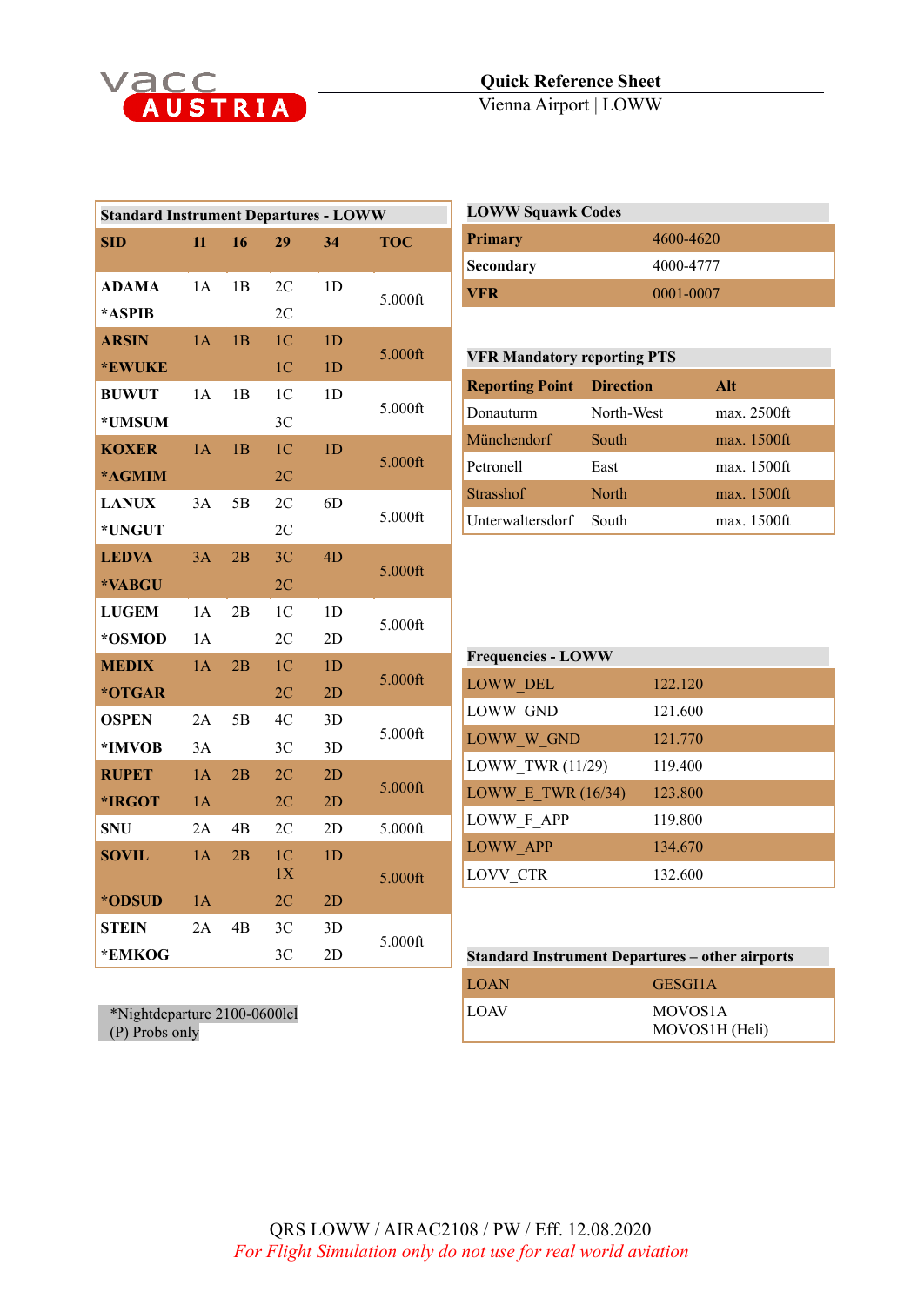

## **Quick Reference Sheet**

Vienna Airport | LOWW

| <b>Standard Arrival Routes - LOWW</b> |                                                       | <b>Radio Frequencies - LOWW</b>  |             |              |  |
|---------------------------------------|-------------------------------------------------------|----------------------------------|-------------|--------------|--|
| Route                                 | Holds                                                 | <b>ILS11</b>                     | 110.300     |              |  |
| <b>ABTAN 1W</b>                       |                                                       | ILS16                            | 108.500     |              |  |
| <b>BARUG 1W</b>                       |                                                       | <b>ILS29</b>                     | 109.550     |              |  |
| <b>LAPNA 1W</b>                       | <b>BALAD</b><br>035° RIGHT TURN<br><b>MIN. 8000FT</b> | ILS34                            | 108.100     |              |  |
| <b>NEMAL 1W</b>                       |                                                       | <b>VOR FMD</b>                   | 110.400     |              |  |
| NIGSI 1W                              |                                                       | <b>VOR WGM</b>                   | 112.200     |              |  |
| <b>OBUTI 1W</b>                       |                                                       | <b>NDB STE</b>                   | 293.0       |              |  |
| <b>BUDEX 1W</b>                       |                                                       |                                  |             |              |  |
| <b>LANUX 6W</b>                       | <b>NERDU</b><br>104° RIGHT TURN<br><b>MIN. 6000FT</b> | <b>Approach – other Airports</b> |             |              |  |
| <b>MASUR 2W</b>                       |                                                       | Airport                          | App type    | App Fix      |  |
| <b>VENEN 2W</b>                       |                                                       | <b>LOAN</b>                      | RNP A       | <b>GESGI</b> |  |
| <b>MIKOV 7W</b>                       | <b>MABOD</b>                                          | <b>LOAV</b>                      | <b>RNPA</b> | <b>MOVOS</b> |  |
| <b>REKLU 2W</b>                       | 164° RIGHT TURN                                       |                                  |             | <b>MOVOS</b> |  |
| <b>TOVKA 2W</b>                       | <b>MIN. 6000FT</b>                                    |                                  |             |              |  |
| <b>NATEX 1W</b>                       | <b>PESAT</b><br>270° LEFT TURN<br><b>MIN. 6000FT</b>  |                                  |             |              |  |

| <b>RNAV Arrival Routes</b> |     |     |    |       |    |
|----------------------------|-----|-----|----|-------|----|
| Approach                   | 11  | 16  | 29 | $29*$ | 34 |
| <b>BALAD</b>               | 3K  | 5L  | 4M | Ħ     | 3N |
| <b>MABOD</b>               | 4K  | 6L  | 5M | Ш     | 4N |
| <b>NERDU</b>               | 4K  | 6L  | 4M | 1U    | 4N |
| <b>PESAT</b>               | 4K. | 5L. | 4M | 111   | 4Ν |

\*Nighttransition 2100-0600lcl

| Missed Approach Procedures LOWW |                                            |
|---------------------------------|--------------------------------------------|
| <b>Type</b>                     | <b>MAP</b> as published                    |
| ILS 11/16/29/34                 | CLIMB STRAIGHT AHEAD, AT D-10,0 OEW DIRECT |
| <b>NDB</b> 11/29                | TO FMD;                                    |
|                                 | CLIMB TO 5000FT MSL AND HOLD.              |
| <b>VOR16</b>                    | CLIMB STRAIGHT AHEAD, AT D-22,0 OEW DIRECT |
|                                 | TO FMD;                                    |
|                                 | CLIMB TO 5000FT MSL AND HOLD.              |
| <b>VOR34</b>                    | CLIMB STRAIGHT AHEAD, AT D-4,7 OEW DIRECT  |
|                                 | TO FMD;                                    |
|                                 | CLIMB TO 5000FT MSL AND HOLD.              |